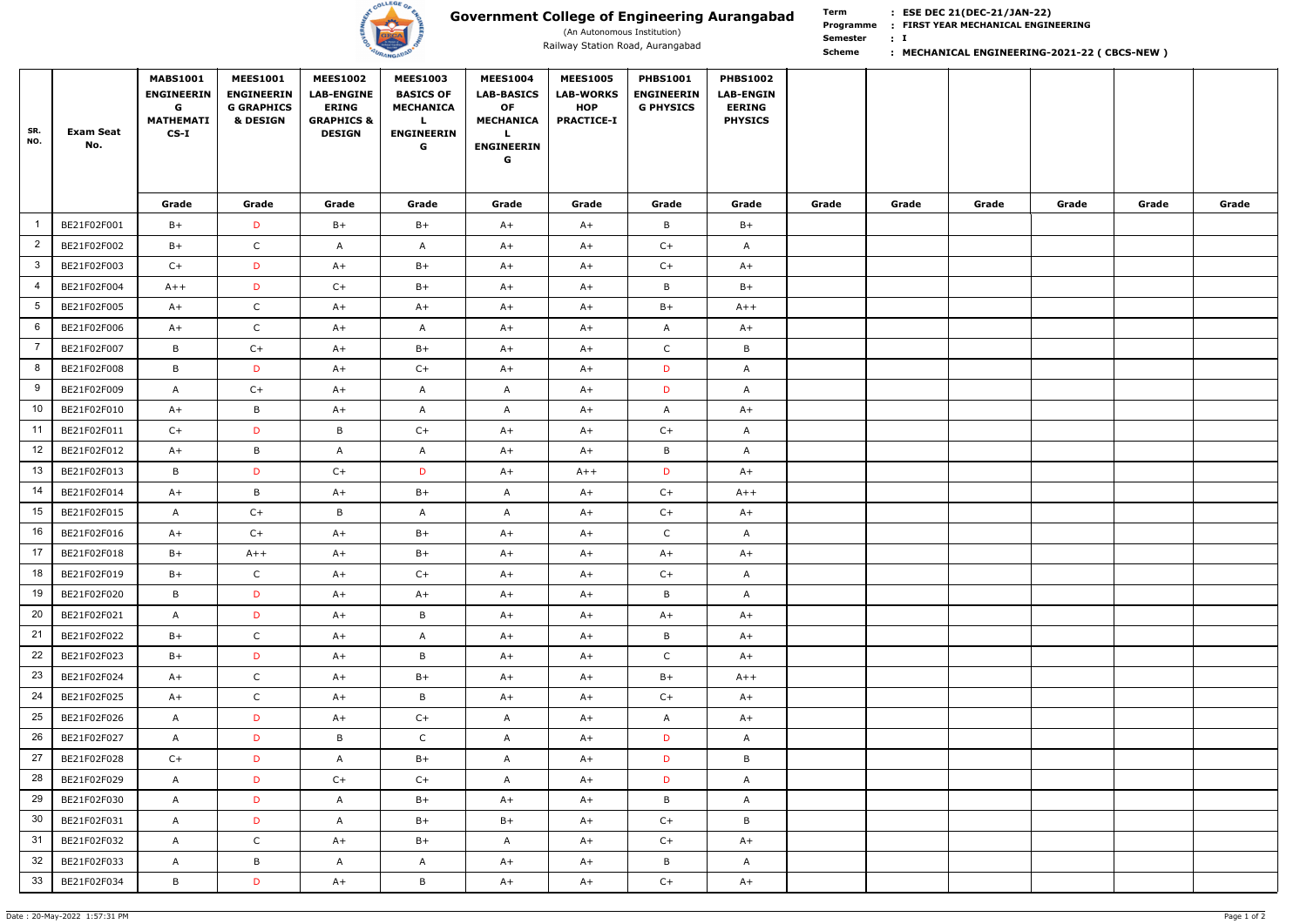

## **Government College of Engineering Aurangabad**

(An Autonomous Institution)

**Scheme** 

**Term FIRST YEAR MECHANICAL ENGINEERING Programme : I : Semester** 

# **:**

### Railway Station Road, Aurangabad **1986 March 1998 MECHANICAL ENGINEERING-2021-22 ( CBCS-NEW )** Railway Station Road, Aurangabad

| SR.<br>NO. | <b>Exam Seat</b><br>No. | <b>MABS1001</b><br><b>ENGINEERIN</b><br>G<br><b>MATHEMATI</b><br>$CS-I$ | <b>MEES1001</b><br><b>ENGINEERIN</b><br><b>G GRAPHICS</b><br>& DESIGN | <b>MEES1002</b><br><b>LAB-ENGINE</b><br><b>ERING</b><br><b>GRAPHICS &amp;</b><br><b>DESIGN</b> | <b>MEES1003</b><br><b>BASICS OF</b><br><b>MECHANICA</b><br>$\mathbf{L}$<br><b>ENGINEERIN</b><br>G | <b>MEES1004</b><br><b>LAB-BASICS</b><br><b>OF</b><br><b>MECHANICA</b><br><b>ENGINEERIN</b><br>G | <b>MEES1005</b><br><b>LAB-WORKS</b><br><b>HOP</b><br><b>PRACTICE-I</b> | <b>PHBS1001</b><br><b>ENGINEERIN</b><br><b>G PHYSICS</b> | <b>PHBS1002</b><br><b>LAB-ENGIN</b><br><b>EERING</b><br><b>PHYSICS</b> |       |       |       |       |       |       |
|------------|-------------------------|-------------------------------------------------------------------------|-----------------------------------------------------------------------|------------------------------------------------------------------------------------------------|---------------------------------------------------------------------------------------------------|-------------------------------------------------------------------------------------------------|------------------------------------------------------------------------|----------------------------------------------------------|------------------------------------------------------------------------|-------|-------|-------|-------|-------|-------|
|            |                         | Grade                                                                   | Grade                                                                 | Grade                                                                                          | Grade                                                                                             | Grade                                                                                           | Grade                                                                  | Grade                                                    | Grade                                                                  | Grade | Grade | Grade | Grade | Grade | Grade |
| 34         | BE21F02F035             | $\mathsf{A}$                                                            | D                                                                     | $B+$                                                                                           | $A+$                                                                                              | $A+$                                                                                            | $A+$                                                                   | $B+$                                                     | $A++$                                                                  |       |       |       |       |       |       |
| 35         | BE21F02F036             | $C+$                                                                    | D                                                                     | $\mathsf{A}$                                                                                   | $A+$                                                                                              | $B+$                                                                                            | $A+$                                                                   | $A+$                                                     | $\mathsf{A}$                                                           |       |       |       |       |       |       |
| 36         | BE21F02F038             | $\mathsf{A}$                                                            | $C+$                                                                  | $A+$                                                                                           | $B+$                                                                                              | $A+$                                                                                            | $A+$                                                                   | $B+$                                                     | $A+$                                                                   |       |       |       |       |       |       |
| 37         | BE21F02F039             | $A++$                                                                   | $\mathsf{C}$                                                          | $A++$                                                                                          | $B+$                                                                                              | $A+$                                                                                            | $A+$                                                                   | $\mathsf{A}$                                             | $A+$                                                                   |       |       |       |       |       |       |
| 38         | BE21F02F040             | $\mathsf B$                                                             | D                                                                     | B                                                                                              | A                                                                                                 | $B+$                                                                                            | $A+$                                                                   | $\mathsf{A}$                                             | $C+$                                                                   |       |       |       |       |       |       |
| 39         | BE21F02F041             | $A+$                                                                    | D                                                                     | $\mathsf{A}$                                                                                   | $\mathsf{A}$                                                                                      | $A+$                                                                                            | $A+$                                                                   | $B+$                                                     | $\mathsf B$                                                            |       |       |       |       |       |       |
| 40         | BE21F02F042             | $\mathsf{A}$                                                            | D                                                                     | $A+$                                                                                           | A                                                                                                 | $A+$                                                                                            | $A+$                                                                   | B                                                        | $A+$                                                                   |       |       |       |       |       |       |
| 41         | BE21F02F043             | $A+$                                                                    | D                                                                     | $A+$                                                                                           | $C+$                                                                                              | $A+$                                                                                            | $A+$                                                                   | $C+$                                                     | $A+$                                                                   |       |       |       |       |       |       |
| 42         | BE21F02F044             | $B+$                                                                    | $\mathsf{C}$                                                          | $A+$                                                                                           | $B+$                                                                                              | $A+$                                                                                            | $A+$                                                                   | $\mathsf{C}$                                             | $A+$                                                                   |       |       |       |       |       |       |
| 43         | BE21F02F045             | B                                                                       | D                                                                     | A                                                                                              | $B+$                                                                                              | $A+$                                                                                            | $A+$                                                                   | $\mathsf{C}$                                             | $B+$                                                                   |       |       |       |       |       |       |
| 44         | BE21F02F046             | $B+$                                                                    | D                                                                     | $B+$                                                                                           | B                                                                                                 | $A+$                                                                                            | $A+$                                                                   | ${\mathsf C}$                                            | $A+$                                                                   |       |       |       |       |       |       |
| 45         | BE21F02F047             | $A+$                                                                    | $\mathsf{C}$                                                          | A                                                                                              | $C+$                                                                                              | $A+$                                                                                            | $A+$                                                                   | $\mathsf C$                                              | B                                                                      |       |       |       |       |       |       |
| 46         | BE21F02F048             | $\, {\sf B} \,$                                                         | D                                                                     | $\mathsf{A}$                                                                                   | B                                                                                                 | $A+$                                                                                            | $A+$                                                                   | D                                                        | $A+$                                                                   |       |       |       |       |       |       |
| 47         | BE21F02F049             | $A+$                                                                    | $\mathsf{C}$                                                          | $A+$                                                                                           | $B+$                                                                                              | $A+$                                                                                            | $A+$                                                                   | D                                                        | $\mathsf{A}$                                                           |       |       |       |       |       |       |
| 48         | BE21F02F050             | $C+$                                                                    | B                                                                     | $\mathsf{A}$                                                                                   | $\mathsf{A}$                                                                                      | $A+$                                                                                            | $A+$                                                                   | B                                                        | $A+$                                                                   |       |       |       |       |       |       |
| 49         | BE21F02F051             | $A+$                                                                    | $\mathsf{C}$                                                          | $A+$                                                                                           | $B+$                                                                                              | A                                                                                               | $A+$                                                                   | B                                                        | $B+$                                                                   |       |       |       |       |       |       |
| 50         | BE21F02F052             | $C+$                                                                    | D                                                                     | $A+$                                                                                           | $A+$                                                                                              | $A+$                                                                                            | $A+$                                                                   | $\mathsf{C}$                                             | $A+$                                                                   |       |       |       |       |       |       |
| 51         | BE21F02F053             | $A+$                                                                    | $\mathsf{C}$                                                          | $A+$                                                                                           | $B+$                                                                                              | $A+$                                                                                            | $A+$                                                                   | D                                                        | $A++$                                                                  |       |       |       |       |       |       |
| 52         | BE21F02F054             | $\mathsf{A}$                                                            | D                                                                     | $\mathsf{A}$                                                                                   | $B+$                                                                                              | $A+$                                                                                            | $A+$                                                                   | $\mathsf B$                                              | $A+$                                                                   |       |       |       |       |       |       |
| 53         | BE21F02F055             | $A+$                                                                    | $\mathsf{C}$                                                          | $A+$                                                                                           | $B+$                                                                                              | $A+$                                                                                            | $A+$                                                                   | $\, {\sf B} \,$                                          | $A+$                                                                   |       |       |       |       |       |       |
| 54         | BE21F02F057             | $\mathsf{A}$                                                            | $\mathsf{C}$                                                          | $A+$                                                                                           | $B+$                                                                                              | $A+$                                                                                            | $A+$                                                                   | $\, {\sf B} \,$                                          | $B+$                                                                   |       |       |       |       |       |       |
| 55         | BE21F02F058             | $\mathsf{A}$                                                            | $\mathsf{C}$                                                          | $\mathsf B$                                                                                    | $B+$                                                                                              | $A+$                                                                                            | $A+$                                                                   | $\mathsf{B}$                                             | $A+$                                                                   |       |       |       |       |       |       |
| 56         | BE21F02F059             | $B+$                                                                    | $\mathsf{C}$                                                          | $A+$                                                                                           | B                                                                                                 | $A+$                                                                                            | $A+$                                                                   | $\mathsf C$                                              | $A+$                                                                   |       |       |       |       |       |       |
| 57         | BE21F02F060             | $A++$                                                                   | $C+$                                                                  | $A+$                                                                                           | $B+$                                                                                              | $A+$                                                                                            | $A+$                                                                   | $\mathsf C$                                              | $\mathsf{A}$                                                           |       |       |       |       |       |       |
| 58         | BE21F02F061             | $\mathsf{A}$                                                            | $C+$                                                                  | $A+$                                                                                           | $\mathsf{A}$                                                                                      | $A+$                                                                                            | $A+$                                                                   | $B+$                                                     | $B+$                                                                   |       |       |       |       |       |       |
| 59         | BE21F02F062             | $A+$                                                                    | D                                                                     | $A+$                                                                                           | $B+$                                                                                              | $A+$                                                                                            | $A+$                                                                   | $B+$                                                     | $A+$                                                                   |       |       |       |       |       |       |
| 60         | BE21F02F063             | $C+$                                                                    | $\mathsf{C}$                                                          | $A+$                                                                                           | $\mathsf{A}$                                                                                      | $A+$                                                                                            | $A+$                                                                   | $C+$                                                     | $\mathsf{A}$                                                           |       |       |       |       |       |       |